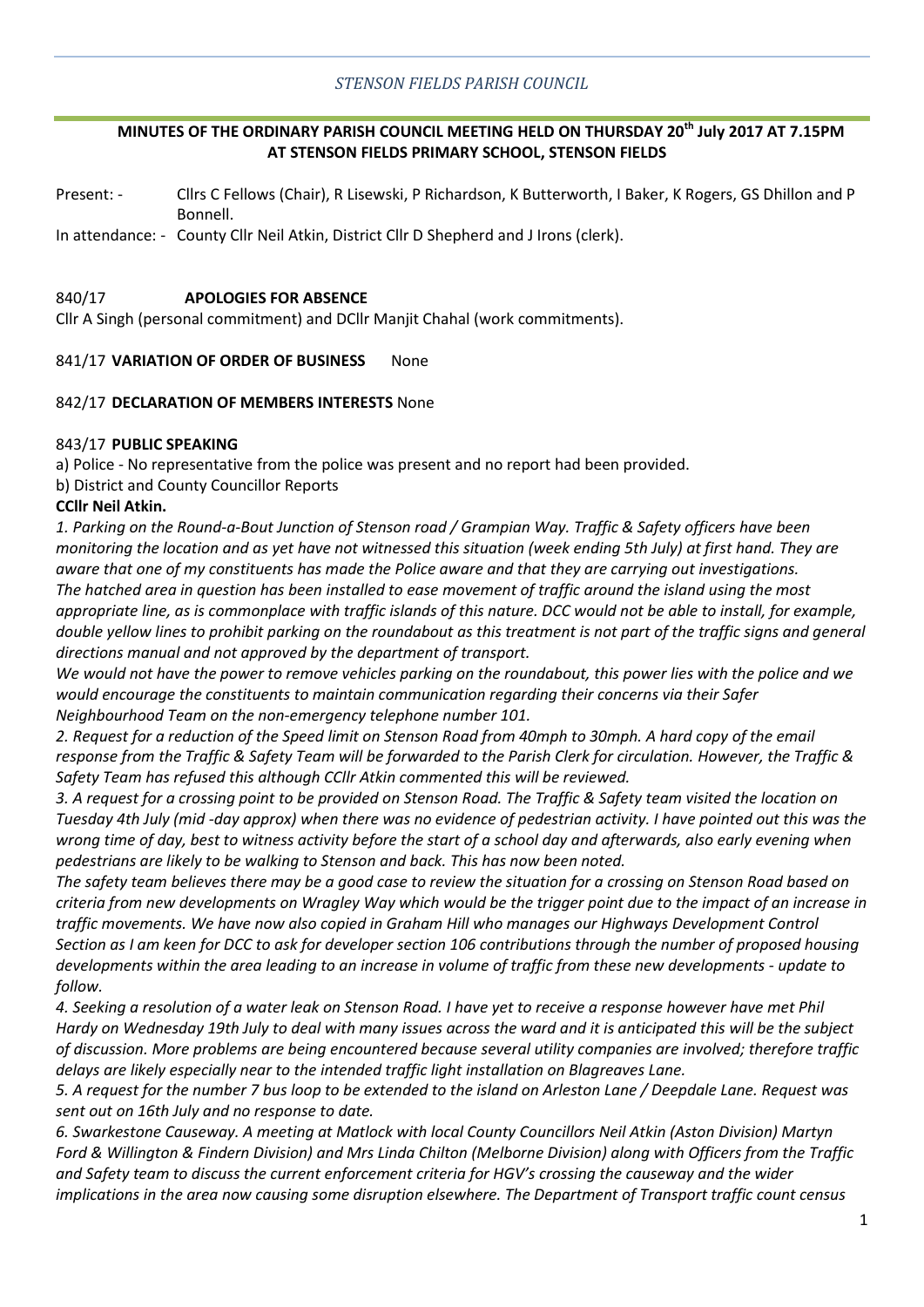point on the A514 not far from Cuttle Bridge is currently showing for 2016 an AADF (average Annual Daily Flow) of *20,760 vehicles.*

*7. Removal of Parking Charges. For clarification purposes the removal of parking charges relate to Matlock Bath only to encourage tourism. As for all other locations around the County where parking charges currently apply are under review.*

*8. DCC Senior Management Review & Staff evaluations. On the 26th July an extraordinary Council meeting has been called to discuss as reported in the press a Senior Management review. The proposals are to save £300,000 per year on management costs with a move to do without a Chief Executive and to abolish 2 top tier posts in addition to the CEO. This will reduce the top team from 5 to 4 senior directors. In effect there is a plan to create a new post of "Strategic Director of Commissioning Communities and Policy"*

*9. Review of Council Employees. An annual report was recently sent to Council for approval containing a consultation document circulated to the Unions on likely posts to be lost. The total being 588 people would be affected through changes on bringing services more in line with requirements to deliver new bold services. There is nothing to be alarmed about as this is standard procedure to let all the Council departments know a review is being undertaken and completed at the present time.*

# **DCllr Dave Shepherd**

DCllr Shepherd circulated and read following report which reads as follows: Report on matters given to SDDC – Stenson Ward Councillors

Reduction of Speed Limit and Pedestrian Crossing on Stenson Road; Raised at Repton Area Forum/ Safer Neighbourhoods Meeting (1 & 2).

*1. Speed Limit reduction from 40mph to 30 mph- Stenson Road- Once again I raised our concerns regarding the speed limit on Stenson Road. I have raised this issue at a number of previous forums. This resulted in speed checks which showed speeds which the Highways Department did not consider excessive. Obviously, I disagreed with this stating that the road traffic accident had indicated a need for a reduced speed limit in what is an urban road.* 

*2. Pedestrian Crossing – Stenson Road*

*I reiterated the points made many times at previous forums that the pedestrian crossing is essential now that 500 homes are occupied on the new development. The meeting was a little impatient regarding the case I made but it was gratifying that two residents who had contacted me stood up to make their case. As an interim measure I wrote to Derbyshire County Council asking if a School Crossing Warden could operate during school start and finish times. The response was that the provision of the School Crossing Wardens had ceased. I wrote again asking if "Slow Down – Pedestrians Crossing" signs could be provided, still awaiting a response.*

# *3. Water Leak on Stenson Road*

*I attended the Flood Liaison Meeting in SDDC Offices June 22nd and raised the matter of the constant water on Stenson Road. I read the emails sent and received and informed the Severn Trent representatives that the problem which had existed for over a year had not gone away and asked that they rescind their recent email saying the matter is closed. The discussion took well over 10 minutes, I sent Councillors the minute from the meeting which did not reflect the discussion or the time spent. The representatives promised to look into the matter. I have emailed Ms Zelia Lockett for an update but she is currently on annual leave.*

*4. Number 7 Bus Route – Emailed the Arriva representative I dealt with at my meeting with her last year. I asked what progress had been made regarding my request for the bus to continue to the Farmhouse Road/Arleston Lane roundabout and pick up passengers at the stop on the periphery of the ASDA District Centre, awaiting a response.*

*Concerns Raised by Residents Regarding the School New Build*

*I arranged to meet with the School Business Manager and Derbyshire County Council Tree Officer to discuss matters of concern July 19th at 11.30am. (The Tree Officer failed to attend.)*

*a. Trees – Resident concerned that the sycamore tree roots are undermining the drive. Business Manager and I reviewed the situation but do not have the expertise to give an opinion. Awaiting a visit from the Tree Officer. b. Request for trees to be planted around the edge of the area to the right of the entrance. This will be done as part of the landscaping agreed.*

*c. Viewed the trees in the quiet area. Complaint from neighbour regarding overhanging branches. Awaiting views of the Tree Officer.*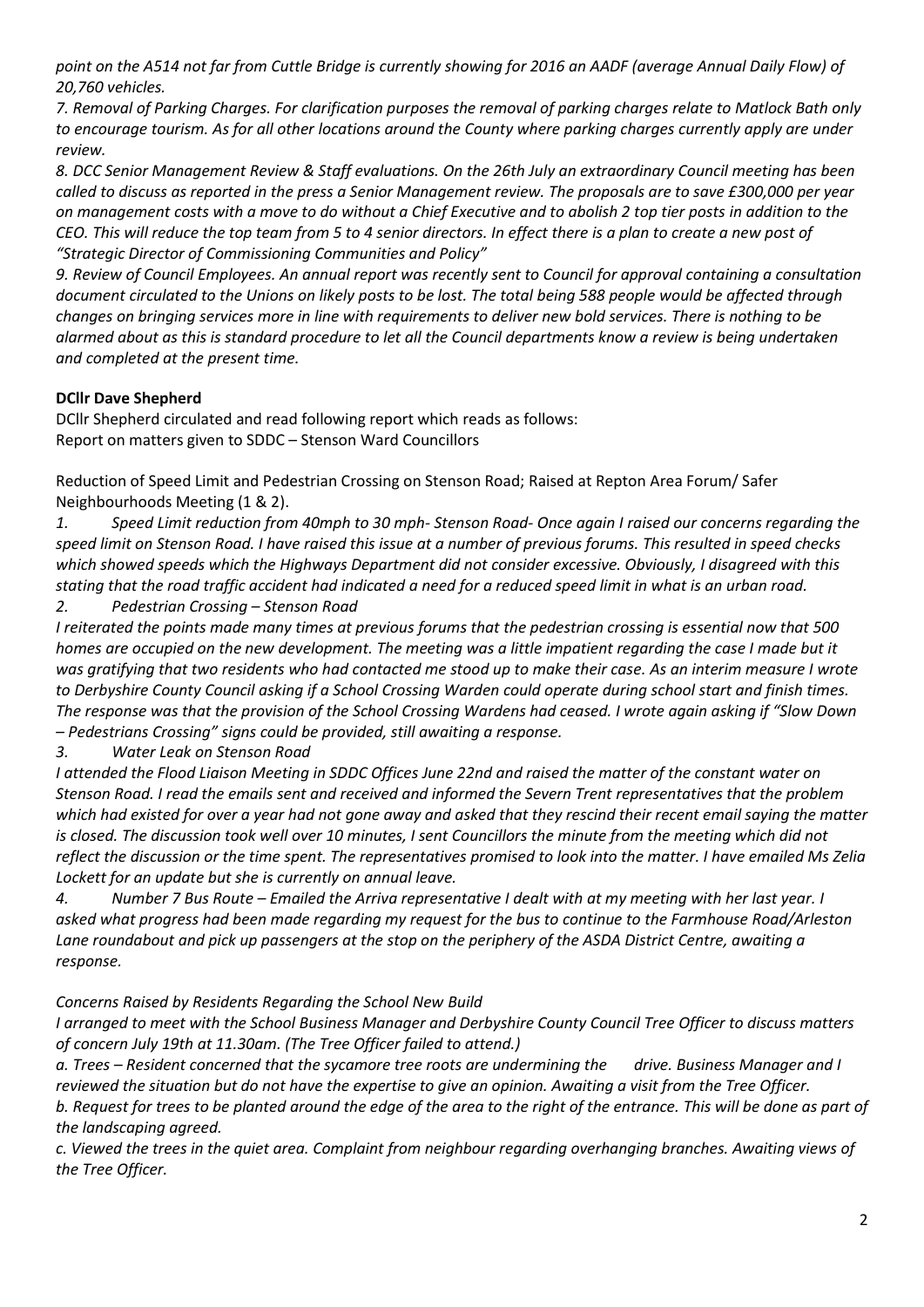*d. Request to retain hard standing to the right of the entrance for parking. This area will be landscaped as outlined in the DCC Plans.*

*e. Speed of cars leaving the school grounds. The speed bump curtailed half way across the road. This will be resolved when the former turning circle is "white line" marked for cars to park. The speed bump will be of sufficient length to deter speeding then. I asked for 10mph signs to be painted at the entrance and the start of the exit. This was agreed. f. Request to re-position the side gate; refused because of the state of the school budget.*

## *Anti-social Behaviour – Open Space Eggesford Road/Beaufort Road*

*Raised at meeting with Police who have since interviewed a number of 8 to 12 year olds playing football on Monday evening. Said that they were nice lads, did not know they were causing concern to residents. Contacted by residents, I said that I would look into getting shrubs planted along the hedge or ask the SNF to fund a chain link fence. Residents now considering options.*

*Concerns from Residents of New Development*

*1. Play Area*

*Received a number of complaints from residents regarding the Play Area and Open Space.*

*Resident aggrieved at paying £100/annum and getting little by way of maintenance in the area. I visited the abysmal Play Area with the SDDC Principle Planning Officer and the Open Spaces Manager. Visited the site again Friday 14th July and was shocked by the state of it. Planks from the fence were lying on the paths, nails sticking out. I emailed the Taylor Wimpey representative asking for the area to be closed and received a reply saying that they had made the site safe.*

*Arranging a meeting with SDDC officers to consider why s.106 agreement has not adhered to.*

*2. Community Facility*

*I am getting both angry feedback from residents in the area but also some support from the community. Should be coming to council soon.*

*3. Various Problems on the New Development* 

*Have a series of emails and survey responses. Asked again for a Liaison Committee Meeting with the developers to go through the complaints.*

Point 2 - Cllr Lisewski wondered why some people were against the community centre and asked whether residents had received notice of the intended build.

Point 3 – Cllr Shepherd suggested 31st July, 1st or 2nd August and will confirm the date to members once decided.

Both the county and district councillor left at 8.13pm.

### 844/17 **TO APPROVE THE MINUTES OF THE PARISH COUNCIL MEETING HELD ON 15th June 2017**

These were approved and accepted as a true record after which they were signed by the chairman.

845/17 **TO DETERMINE WHICH ITEMS IF ANY TO BE TAKEN WITH THE PUBLIC EXCLUDED -** None.

846/17 **CHAIRMAN'S ANNOUNCEMENTS AND REPORTS** None.

### 847/17 **CLERK'S REPORT & CORRESPONDENCE**

1. Following a tip-off from a member of the public, Ciprian Clain was spotted by police illegally discarding the processed non-recyclable waste on land at Cadley Hill, Swadlincote, in August last year. His 15-tonne HGV was detained and handed over to South Derbyshire District Council, which used new powers given to local authorities to formally seize the vehicle.

2. Members **agreed** to the provision of a laptop/ notebook for the clerk's use; clerk to contact the previous clerk for more information.

### 848/17 **Matters for Decision or Discussion:**

a) Police Issues/Speed Limits/Road Safety.

Generally discussed earlier although Cllr Richardson added that a collision had occurred this night at the Stenson Road/ Grampian Way roundabout. Cllr Lisewski noted that a collision had taken place at the Bubble Inn. He has complained about the efficiency of the police 101 number for reporting incidents; the reply is that the Force is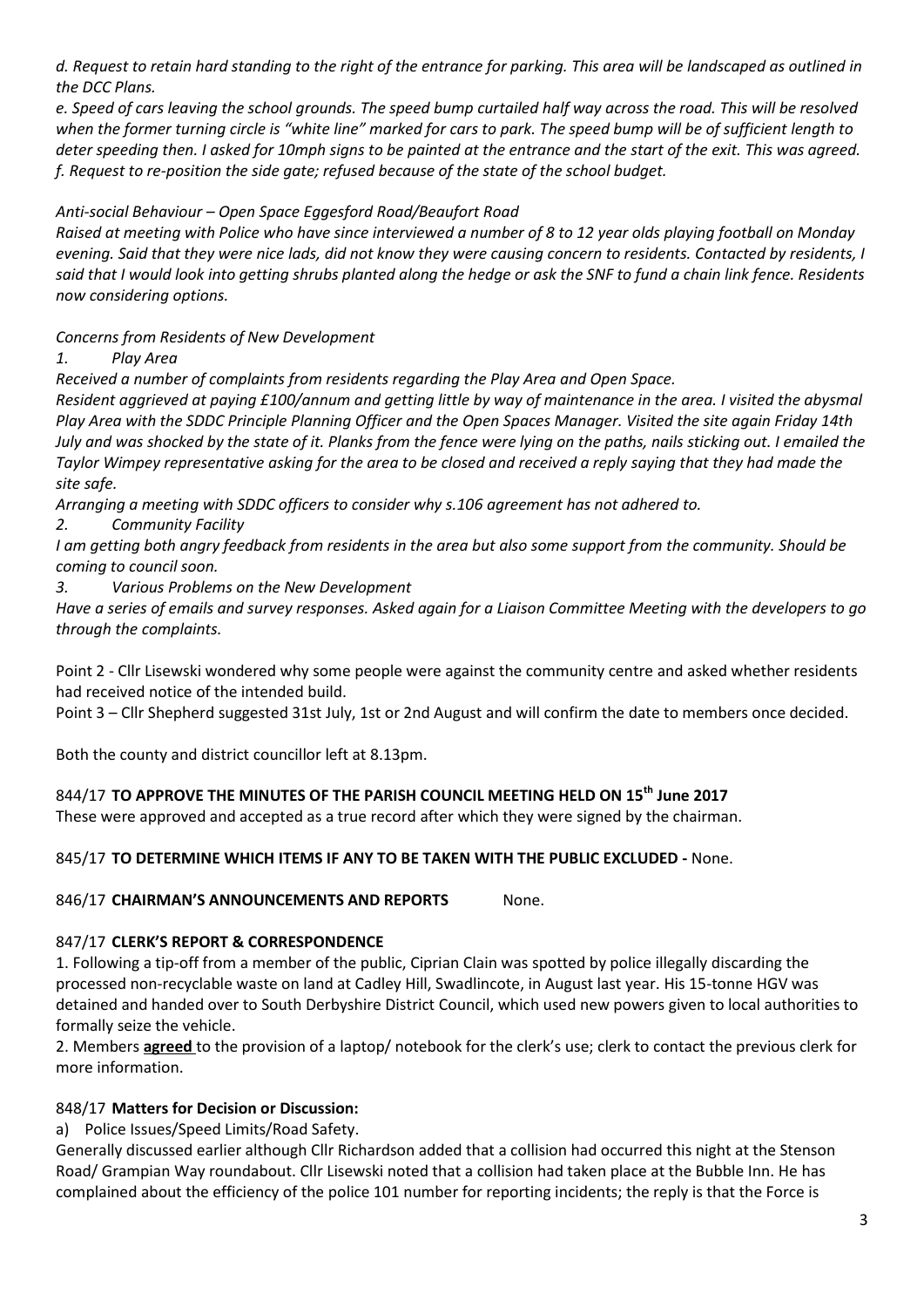experiencing a high volume of calls at peak times and encourages the public to use other forms of contact methods. Cllr Richardson added that when reporting an incident recently it took 15mins to have it answered.

Cllr Lisewski commented that many scrap metal vans roam the area and asks residents to contact him if spotted. These are well-known for stripping and taking only the valuable parts of white goods although Cllr Butterworth remarked that some make a charge in order to dispose of waste properly.

Cllr Butterworth complained of a car parked in front of temporary traffic lights on Wragley Way thereby obscuring the lights. Clerk to inform the PCSO.

Cllr Rogers is annoyed about speeding cars traversing Arleston Lane and will endeavor to note their registration numbers.

b) Saxon Gate at Newton Village Development, Stenson Road; discussed earlier.

c) Lengthsman Scheme. The chairman handed the lengthsmans' work sheets to the clerk.

d) To consider the replacement of a bench with a memorial bench for Mrs. P Harvey. The chairman continues to progress this.

e) Update on the re-siting/ installation of waste bins. SDDC will conduct an audit of bins. The chairman reported that the dog bin at Blankney Close has been stripped of its liner. Clerk to request a new bin from district council.

f). Social media policy; held over to the next meeting.

g) Boundary change details; none received to date;

h) to consider DBS checks for employees. **Resolved:** two of the lengthsmen to complete these checks and clerk to obtain the forms. The  $3^{rd}$  lengthsman has already undergone a successful check.

i) The Barratt Homes Liaison meeting was not held. As mentioned above DCIIr Shepherd has suggested 31<sup>st</sup> July, 1<sup>st</sup> or 2<sup>nd</sup> August and will confirm the date to members once decided.

j) Aon insurance rules for councillors. **Resolved:** clerk to confirm the position with Aon and inform members.

# 849/17 **PLANNING**

## Applications

9/2017/0675 - PROPOSED SINGLE STOREY REAR EXTENSION, WITH EAVES OF 2.500 METRES AND MAXIMUM HEIGHT OF 2.900 METRES EXTENDING 4.500 METRES FROM THE REAR WALL AT 5 BUTTERBUR CLOSE STENSON FIELDS. **Resolved:** no objection.

9/2017/0602 - ERECTION OF AN EXTENSION AT STENSON FIELDS CHRISTIAN FELLOWSHIP CHURCH PILGRIMS WAY STENSON FIELDS. **Resolved:** no objection.

9/2017/0657 - THE ERECTION OF A COMMUNITY CENTRE AND ASSOCIATED PARKING AREA (RE-DESIGN OF COMMUNITY CENTRE APPROVED UNDER PLANNING PERMISSIONS 9/2011/0484 AND 9/2012/0039/RM) ON LAND OFF CHARTLEY ROAD STENSON FIELDS. **Resolved:** no objection.

# **Decisions**.

9/2017/0487 - THE ERECTION OF A FIRST FLOOR REAR EXTENSION AT 5 Hambledon DRIVE STENSON FIELDS. **Refused.** 9/2017/0523 - ERECTION OF A SINGLE STOREY FRONT EXTENSION AT 18 QUICK HILL ROAD STENSON FIELDS. **Granted. Consultations**.

Updates (if any) on 6 Glencroft Drive and 1 Glendon Road (enforcement visits).

### 850/17 **FINANCE**

a) The following accounts for payment were approved:

| <b>Cheque No</b> | <b>Pavee</b>                                                 | Total £ |
|------------------|--------------------------------------------------------------|---------|
| 002095           | J Irons - Clerk's salary June - July                         | 482.36  |
| 002095           | J Irons - clerk expenses (see attached sheet) June $-$ July* | 18.00   |
| 002096           | K Fellows - Lengthsman pay June -July                        | 133.76  |
| 002097           | J Harvey - Lengthsman pay June - July                        | 36.00   |
| 002098           | S Lisewski - Lengthsman pay June - July                      | 141.75  |
| 002099           | HMRC --employee's tax $&$ NI June - July                     | 125.90  |
| 002100           | $DCC - clerk's pension June - July$                          | 145.28  |
|                  | <b>TOTAL</b>                                                 | 1083.05 |

\* Clerk omitted a petrol expense and so will add it to the September expenses.